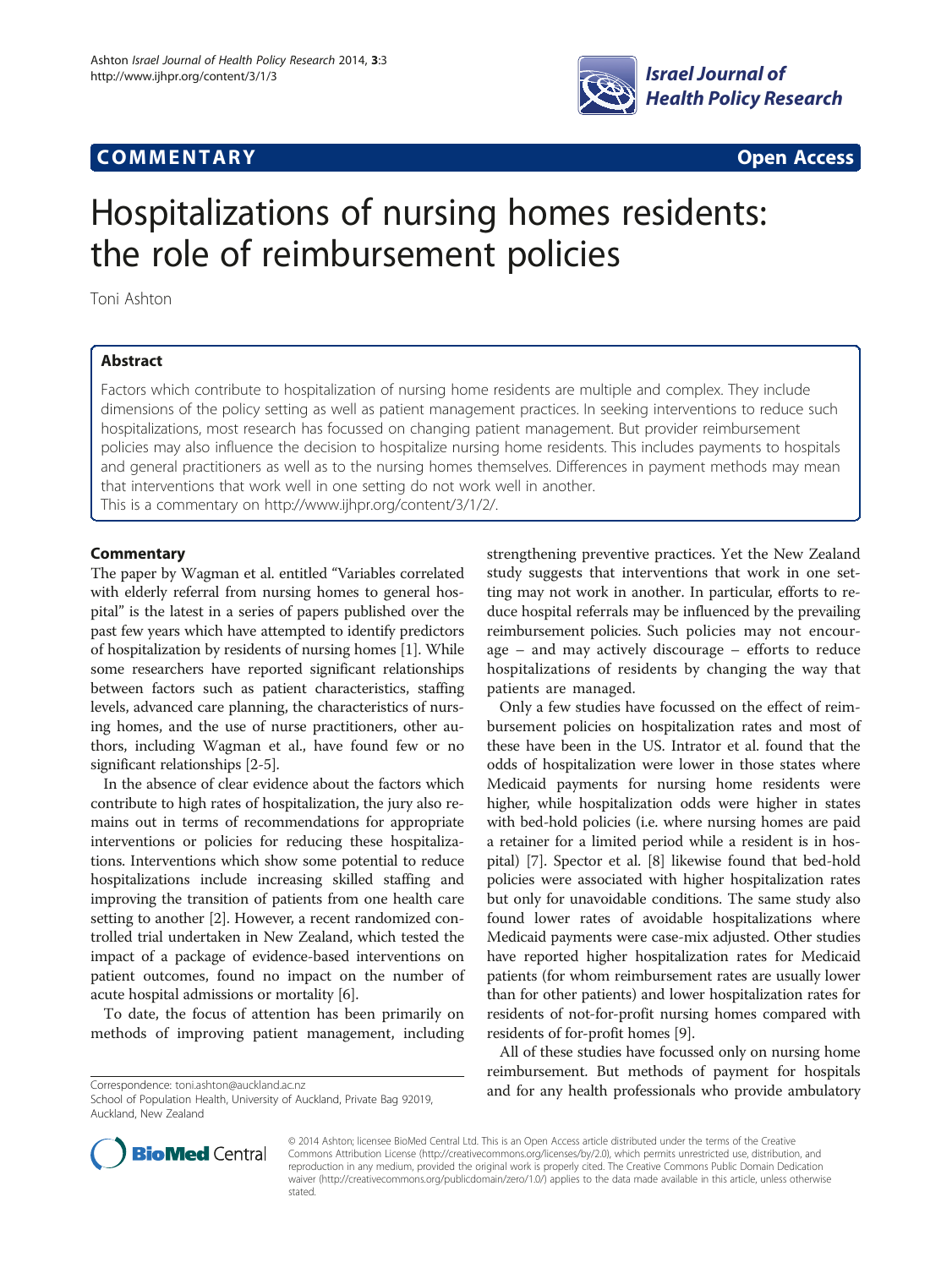<span id="page-1-0"></span>care to nursing home residents may also impact on the incentive or disincentive to hospitalize.

I will use New Zealand to illustrate the types and directions of financial incentives that are likely to be associated with different types of payment systems. In New Zealand, nursing homes (which are called rest homes and which provide long-term care to patients who do not require 24-hour nursing care) are paid on a per day basis by District Health Boards (DHBs). Unlike the USA, the reimbursement rate is the same for both subsidized and non-subsidized patients. Thus there is no incentive for nursing homes to hospitalize based upon source of payment. However, because nursing home reimbursement is not case-mix adjusted, there may be some incentive to hospitalize more dependent patients whose care is more costly. Further, like the USA and Israel, bedhold policies apply in which nursing homes are paid to hold the bed for up to a maximum of 3 weeks. While research studies suggest that this increases hospitalization, there are strong arguments in favour of bed-hold policies. The payment covers the fixed costs that must still be covered by nursing homes during the short-term absences of their residents. It also avoids the discharge of residents from what they may regard as their permanent home, and encourages continuity of care and of relationships between the facility, the resident and their family.

Wagman et al.'s study suggests that the availability and reimbursement of community-based primary medical services also need to be considered [1]. In New Zealand, these services are usually provided to nursing home residents by general practitioners (GPs), with provision of these services being part of the contractual arrangements between nursing homes and the DHBs. Methods of payment by nursing homes to GPs vary but usually include at least some fee-for-service component, especially where services are provided outside of normal working hours. Nursing homes therefore have an incentive to refer residents to a hospital emergency department (where services are provided free of charge) in preference to calling a GP. The funding of X-rays and other imaging services similarly provides an incentive for referral of residents to hospital because, while these services are provided free of charge through secondary care, the nursing home and/or the resident must pay a fee if they are accessed through primary care services.

For residents who are enrolled with a particular GP, the GP will also receive a monthly capitation payment based primarily upon the average cost of people aged 65 years and over. If GP consultation rates by nursing home residents are higher than the population average, or if the length of these consultations is longer, then GPs may avoid enrolling these patients. An additional problem is that, if a different GP sees an enrolled patient, then the charge for this consultation is clawed back from the GP

with whom the patient is enrolled. If this occurs regularly, a GP may lose money on nursing home residents. Both of these effects may inhibit access to GP services by nursing home residents, and again, the probability of hospitalization may be increased [1,4[,5](#page-2-0)].

While nursing homes in New Zealand appear to have some incentive to hospitalize patients, the opposite is true for general hospitals. Acute public hospital services are reimbursed by capped prospective budgets based upon estimated costs and volumes for each department. Increasing acute admissions therefore does not result in additional revenue for the hospital. Moreover, during hospital stays the DHBs - which own and manage the public hospitals - must pay both the cost of the hospital stay and the nursing home costs of subsidized residents during the bed-hold period. Thus hospitals have some incentive not to admit nursing home residents, especially subsidized residents, and to reduce the length of stay of residents who are admitted.

The causes of hospitalization by nursing home residents are clearly complex. Future research needs to take into account the wider context in which decisions to hospitalize (or not) are made. This includes the financial incentives associated with payments to hospitals and general practitioners as well as reimbursement policies for the nursing homes themselves.

#### Competing interests

The author declares that she has no competing interests.

#### Author information

Toni Ashton, PhD, is Professor of health economics at the University of Auckland, New Zealand. Her main research interests are in the funding and organization of health systems and health care reform, with much of her recent research focusing on various dimensions of health reform in New Zealand. She has co-authored three books, and is on the editorial board of five academic journals, including the Israel Journal of Health Policy Research.

#### Commentary on

Wagman S, Rishpon S, Kagan G et al.: Variables correlated with elderly referral from nursing homes to general hospital. Isr J of Health Policy Res 2013, 3: 2.

#### Acknowledgements

Thank you to my colleagues, Martin Connolly, Michal Boyd, Joanna Broad and Ngaire Kerse for their helpful suggestions.

Received: 19 January 2014 Accepted: 21 January 2014 Published: 23 January 2014

#### References

- Wagman S, Rishpon S, Kagan G, et al: Variables correlated with elderly referral from nursing homes to general hospital. Isr J of Health Policy Res 2013, 3:2.
- 2. Konetzka RT, Spector W, Limcangco MR: Reducing hospitalizations from long-term care settings. Med Care Res Rev 2008, 65(1):40–66.
- 3. Carter MW: Factors associated with ambulatory care-sensitive hospitalizations among nursing homes residents. J Aging Health 2003, 15(2):295–331.
- 4. Young Y, Barhydt NR, Broderick S, et al: Factors associated with potentially preventable hospitalizations in nursing home residents in New York state; A survey of directors of nursing. J Am Geriatrics Society 2010, 58(5):901–907.